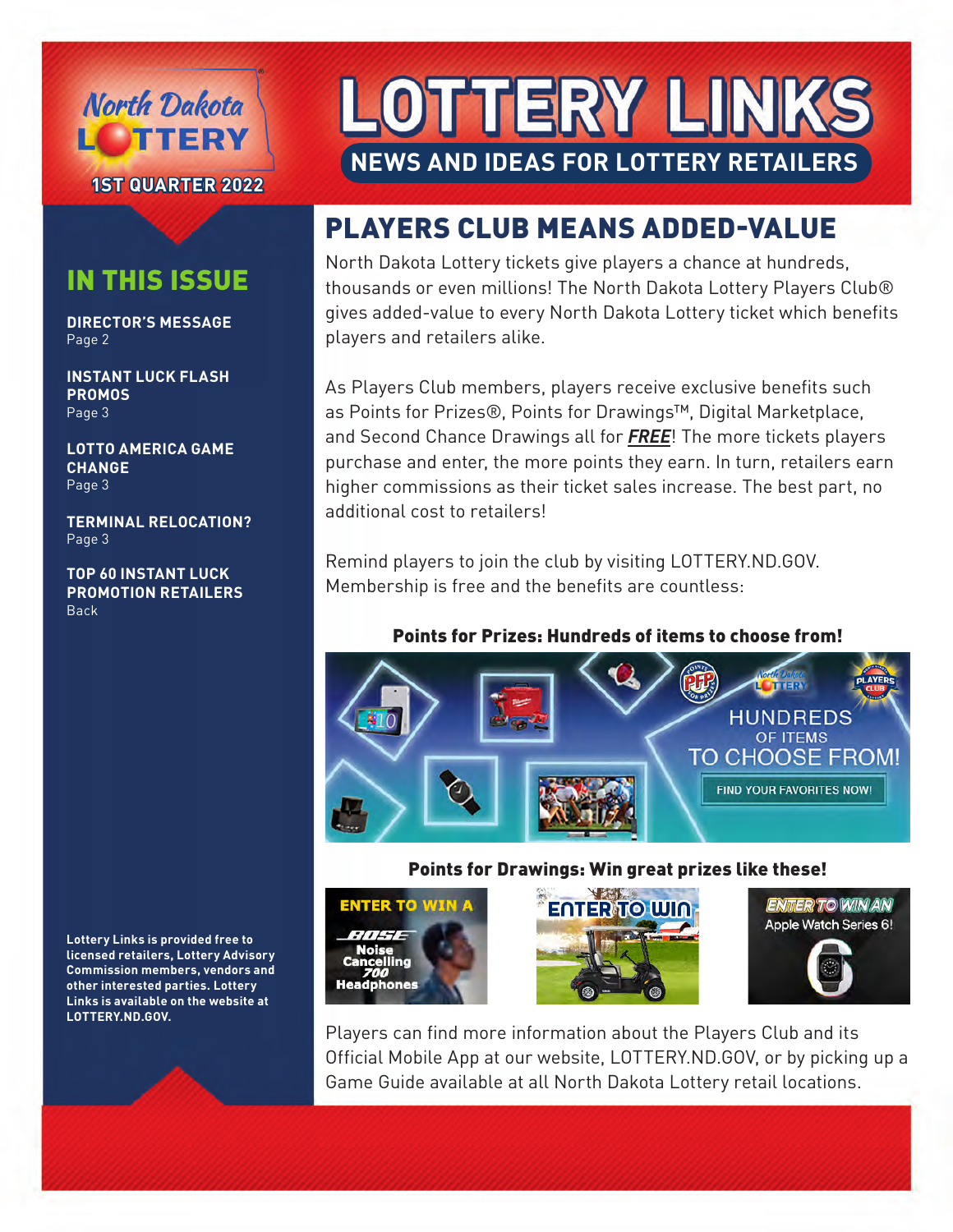# **DIREGTOR'S MESSAGE**



After more than 13 years as the director of the North Dakota Lottery, I will be retiring May 1, 2022. I can't express enough how fortunate I have been to work in such an enjoyable industry for so many years. My sincere gratitude to the late attorney general Wayne Stenehjem for giving me the opportunity to serve as the director of the North Dakota Lottery. It was truly an honor to work under his leadership during my entire tenure as the director.

Even with all the planning over the last five years to meet my retirement goal, it was not an easy decision. The Lottery team has become like family, which made coming to work each day pleasurable. I will always treasure the personal friendships, professional relationships, and memories over the years.

I have no plans the first year or two, other than enjoying time with my family fishing, hunting, and camping along with catching up on projects around the house and yard. Of course, my wife

has other plans for my time at home…cleaning, cooking, laundry. I blame that on my brother and brother-in-law that recently retired, they set a bad example for future retirees in our family!

Recently I came across a quote about retirement that summed up my interpretation of how retirement should be. "Retirement, a time to do what I want to do, when I want to do it, where I want to do it, and how I want to do it."

I expect one of my biggest stresses after retirement - will it be too windy to go fishing?

Thank you to all the retailers that have partnered with the Lottery.

I wish you all the best!

Landy Miller

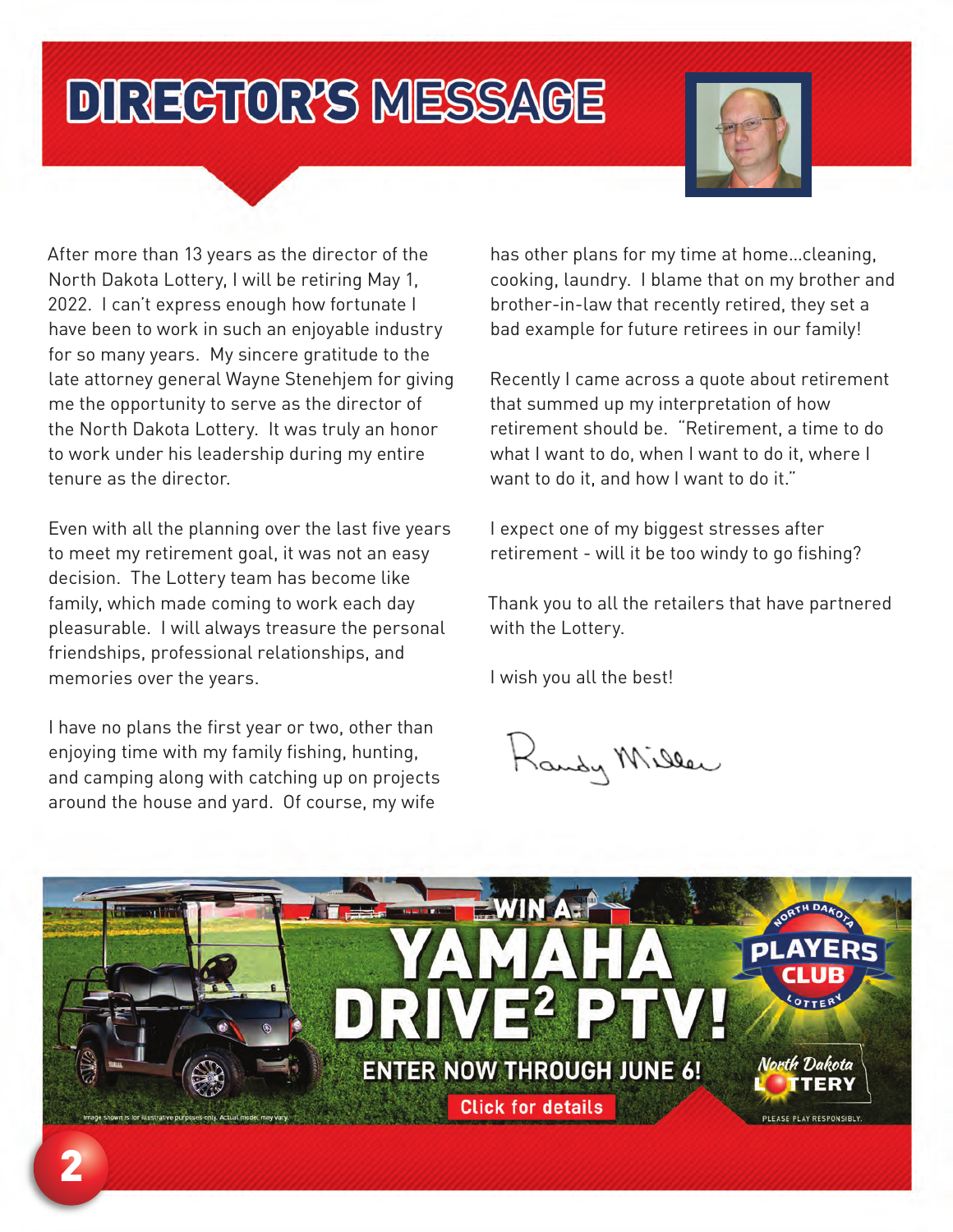## INSTANT LUCK FLASH PROMOS

The Lucky for Life Instant Luck FLASH promotions were a resounding success! Lucky for Life sales for the two weekly flash promotions saw a 49.9% increase in sales when compared to the 20-week, weekly average prior to the promotion. Total sales reached \$255,002 and players won over \$12,000 in instant prizes. The sales increase generated an additional \$4,244 in retailer commissions.

Check out the Top 5 North Dakota Lottery retailers with the most instant winners:

- 1. M&H Gas #13 Mandan
- 2. Neighborhood Grocery & Gas Jamestown
- 3. Rosie's Food and Gas Dickinson
- 4. Cash Wise Foods #3012 Fargo
- 5. Cenex General Store Dickinson

Not on the list? Check the back of this newsletter and see if you made the Top 60!

## TERMINAL RELOCATION?

If you are planning a remodel or just need your lottery terminal(s) moved, *please contact the North Dakota Lottery office a minimum of one week in advance (701.328.1574).*

Do not disconnect or move any lottery equipment. Upon notification, a qualified representative from the lottery's online gaming system will contact the retail location and work with the retailer to address the store's needs.

### LOTTO AMERICA GAME CHANGE

Beginning Monday, July 18, 2022, players will have a chance to win millions with Lotto America THREE TIMES A WEEK - MONDAY, Wednesday and Saturday!

Sales for the Monday draws begin on Sunday, July 17, 2022. Each play will remain \$1 and the All Star Bonus option remains an additional \$1 per play. All prize tiers and odds will remain the same. Full game change details will be available on the web at LOTTERY.ND.GOV in the coming months.